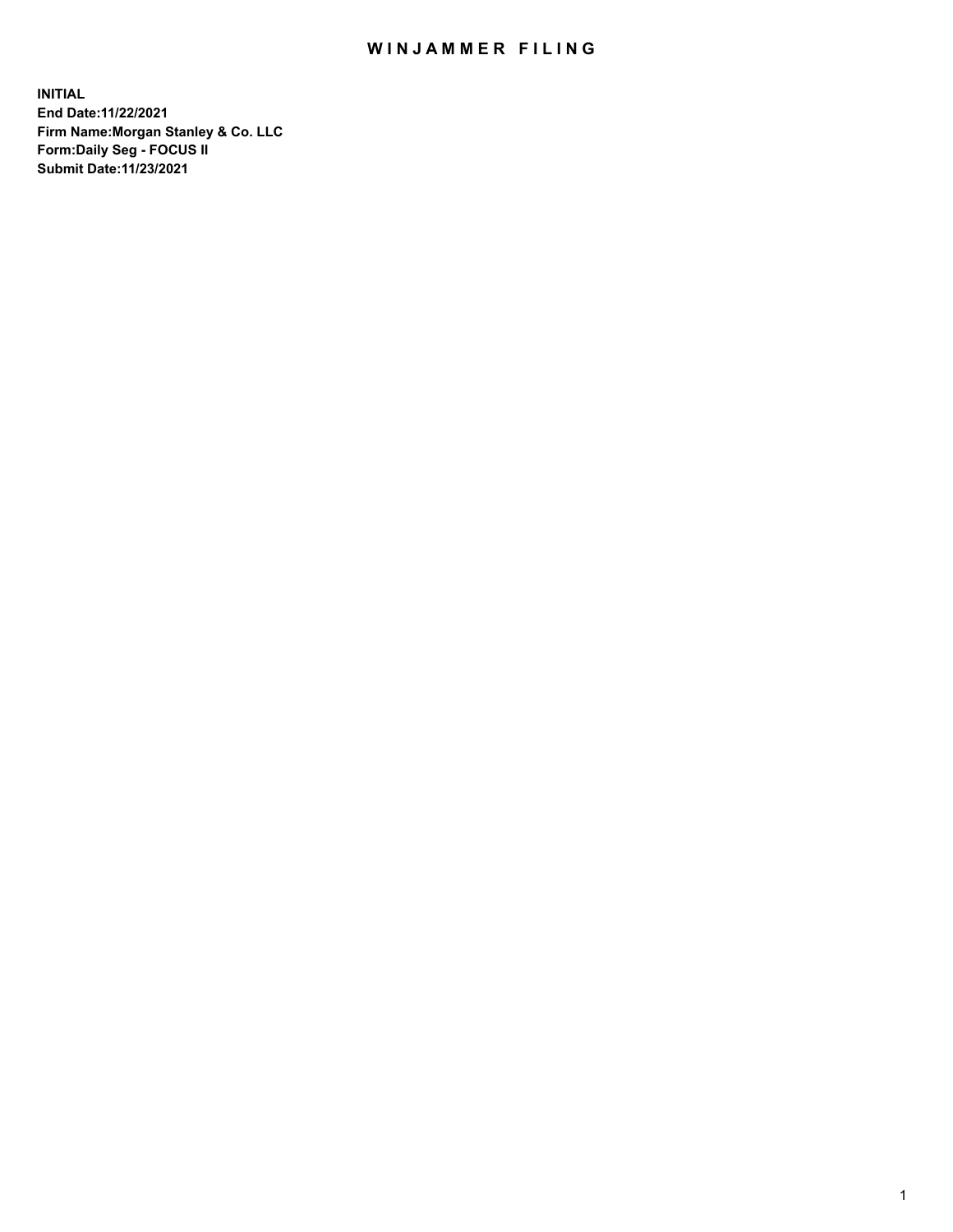**INITIAL End Date:11/22/2021 Firm Name:Morgan Stanley & Co. LLC Form:Daily Seg - FOCUS II Submit Date:11/23/2021 Daily Segregation - Cover Page**

| Name of Company                                                                                                                                                                                                                                                                                                               | Morgan Stanley & Co. LLC                               |
|-------------------------------------------------------------------------------------------------------------------------------------------------------------------------------------------------------------------------------------------------------------------------------------------------------------------------------|--------------------------------------------------------|
| <b>Contact Name</b>                                                                                                                                                                                                                                                                                                           | <b>Ikram Shah</b>                                      |
| <b>Contact Phone Number</b>                                                                                                                                                                                                                                                                                                   | 212-276-0963                                           |
| <b>Contact Email Address</b>                                                                                                                                                                                                                                                                                                  | Ikram.shah@morganstanley.com                           |
| FCM's Customer Segregated Funds Residual Interest Target (choose one):<br>a. Minimum dollar amount: ; or<br>b. Minimum percentage of customer segregated funds required:% ; or<br>c. Dollar amount range between: and; or<br>d. Percentage range of customer segregated funds required between:% and%.                        | 235,000,000<br><u>0</u><br><u>00</u><br>0 <sup>0</sup> |
| FCM's Customer Secured Amount Funds Residual Interest Target (choose one):<br>a. Minimum dollar amount: ; or<br>b. Minimum percentage of customer secured funds required:%; or<br>c. Dollar amount range between: and; or<br>d. Percentage range of customer secured funds required between:% and%.                           | 140,000,000<br><u>0</u><br><u>00</u><br>0 <sub>0</sub> |
| FCM's Cleared Swaps Customer Collateral Residual Interest Target (choose one):<br>a. Minimum dollar amount: ; or<br>b. Minimum percentage of cleared swaps customer collateral required:%; or<br>c. Dollar amount range between: and; or<br>d. Percentage range of cleared swaps customer collateral required between:% and%. | 92,000,000<br><u>0</u><br>0 Q<br>00                    |

Attach supporting documents CH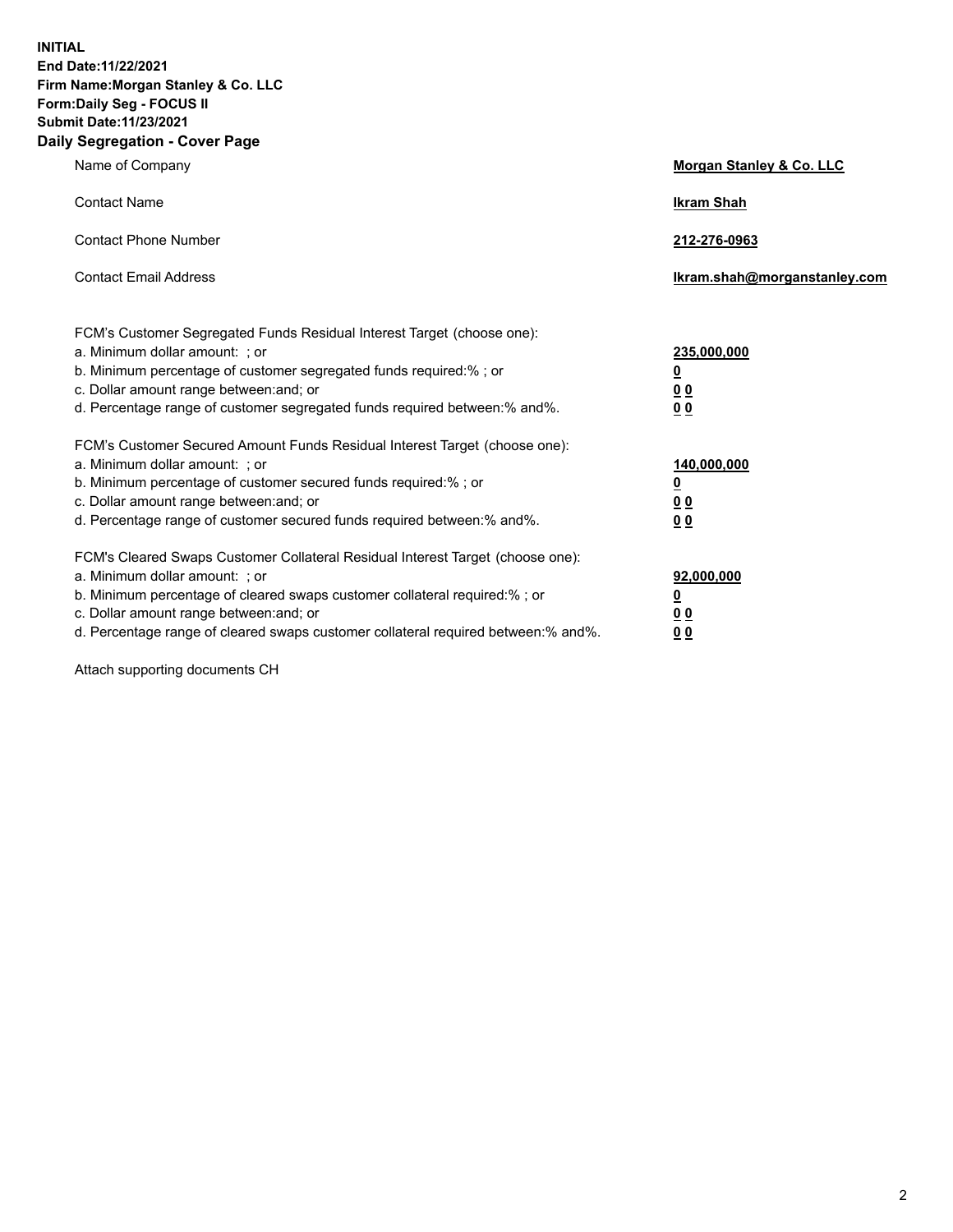## **INITIAL End Date:11/22/2021 Firm Name:Morgan Stanley & Co. LLC Form:Daily Seg - FOCUS II Submit Date:11/23/2021**

## **Daily Segregation - Secured Amounts**

Foreign Futures and Foreign Options Secured Amounts Amount required to be set aside pursuant to law, rule or regulation of a foreign government or a rule of a self-regulatory organization authorized thereunder 1. Net ledger balance - Foreign Futures and Foreign Option Trading - All Customers A. Cash **5,589,907,861** [7315] B. Securities (at market) **1,705,327,829** [7317] 2. Net unrealized profit (loss) in open futures contracts traded on a foreign board of trade **167,101,538** [7325] 3. Exchange traded options a. Market value of open option contracts purchased on a foreign board of trade **38,369,284** [7335] b. Market value of open contracts granted (sold) on a foreign board of trade **-22,004,411** [7337] 4. Net equity (deficit) (add lines 1. 2. and 3.) **7,478,702,101** [7345] 5. Account liquidating to a deficit and account with a debit balances - gross amount **20,944,641** [7351] Less: amount offset by customer owned securities **-17,907,149** [7352] **3,037,492** 6. Amount required to be set aside as the secured amount - Net Liquidating Equity Method (add lines 4 and 5) 7. Greater of amount required to be set aside pursuant to foreign jurisdiction (above) or line 6. FUNDS DEPOSITED IN SEPARATE REGULATION 30.7 ACCOUNTS 1. Cash in banks A. Banks located in the United States **489,093,583** [7500] B. Other banks qualified under Regulation 30.7 **327,333,401** [7520] **816,426,984** 2. Securities A. In safekeeping with banks located in the United States **434,397,055** [7540] B. In safekeeping with other banks qualified under Regulation 30.7 **68,125,028** [7560] **502,522,083** 3. Equities with registered futures commission merchants A. Cash **9,170,445** [7580] B. Securities **0** [7590] C. Unrealized gain (loss) on open futures contracts **5,373,775** [7600] D. Value of long option contracts **0** [7610] E. Value of short option contracts **0** [7615] **14,544,220** [7620] 4. Amounts held by clearing organizations of foreign boards of trade A. Cash **0** [7640] B. Securities **0** [7650] C. Amount due to (from) clearing organization - daily variation **0** [7660] D. Value of long option contracts **0** [7670] E. Value of short option contracts **0** [7675] **0** [7680] 5. Amounts held by members of foreign boards of trade A. Cash **4,981,605,280** [7700]

- 
- C. Unrealized gain (loss) on open futures contracts **161,727,763** [7720]
- D. Value of long option contracts **38,369,284** [7730]
- E. Value of short option contracts **-22,004,411** [7735] **6,362,503,661**
- 6. Amounts with other depositories designated by a foreign board of trade **0** [7760]
- 7. Segregated funds on hand **0** [7765]
- 8. Total funds in separate section 30.7 accounts **7,695,996,948** [7770]
- 9. Excess (deficiency) Set Aside for Secured Amount (subtract line 7 Secured Statement Page 1 from Line 8)
- 10. Management Target Amount for Excess funds in separate section 30.7 accounts **140,000,000** [7780]
- 11. Excess (deficiency) funds in separate 30.7 accounts over (under) Management Target **74,257,355** [7785]

**0** [7305]

[7354] **7,481,739,593** [7355]

**7,481,739,593** [7360]

[7530]

[7570]

 B. Securities **1,202,805,745** [7710] [7740] **214,257,355** [7380]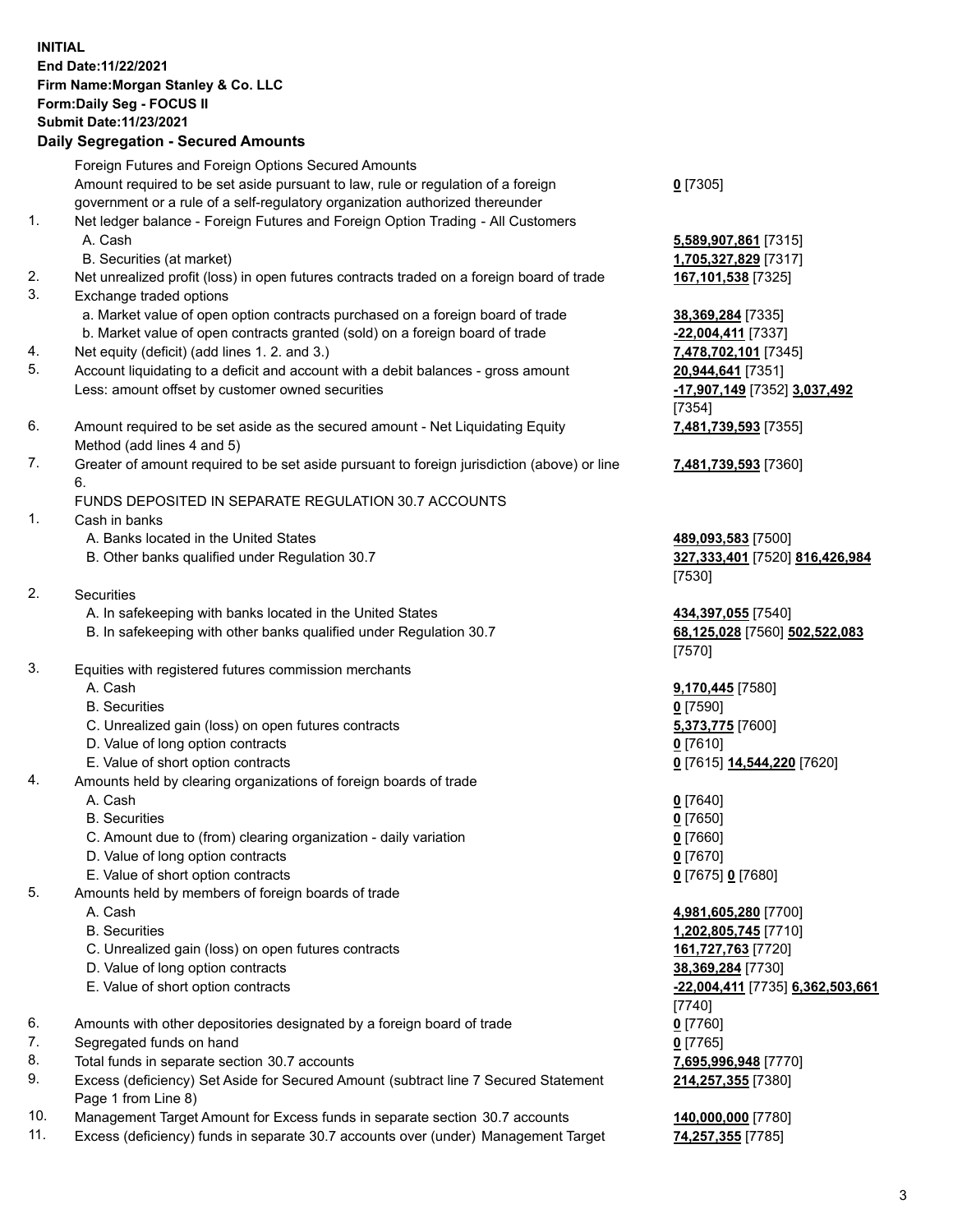**INITIAL End Date:11/22/2021 Firm Name:Morgan Stanley & Co. LLC Form:Daily Seg - FOCUS II Submit Date:11/23/2021 Daily Segregation - Segregation Statement** SEGREGATION REQUIREMENTS(Section 4d(2) of the CEAct) 1. Net ledger balance A. Cash **15,782,591,564** [7010] B. Securities (at market) **7,604,863,069** [7020] 2. Net unrealized profit (loss) in open futures contracts traded on a contract market **1,229,844,573** [7030] 3. Exchange traded options A. Add market value of open option contracts purchased on a contract market **1,417,376,381** [7032] B. Deduct market value of open option contracts granted (sold) on a contract market **-1,230,117,945** [7033] 4. Net equity (deficit) (add lines 1, 2 and 3) **24,804,557,642** [7040] 5. Accounts liquidating to a deficit and accounts with debit balances - gross amount **615,389,222** [7045] Less: amount offset by customer securities **-614,916,579** [7047] **472,643** [7050] 6. Amount required to be segregated (add lines 4 and 5) **24,805,030,285** [7060] FUNDS IN SEGREGATED ACCOUNTS 7. Deposited in segregated funds bank accounts A. Cash **2,306,440,325** [7070] B. Securities representing investments of customers' funds (at market) **0** [7080] C. Securities held for particular customers or option customers in lieu of cash (at market) **3,179,878,707** [7090] 8. Margins on deposit with derivatives clearing organizations of contract markets A. Cash **15,403,077,490** [7100] B. Securities representing investments of customers' funds (at market) **0** [7110] C. Securities held for particular customers or option customers in lieu of cash (at market) **4,272,028,344** [7120] 9. Net settlement from (to) derivatives clearing organizations of contract markets **-325,888,355** [7130] 10. Exchange traded options A. Value of open long option contracts **1,417,376,381** [7132] B. Value of open short option contracts **-1,230,117,945** [7133] 11. Net equities with other FCMs A. Net liquidating equity **17,150,012** [7140] B. Securities representing investments of customers' funds (at market) **0** [7160] C. Securities held for particular customers or option customers in lieu of cash (at market) **0** [7170] 12. Segregated funds on hand **152,956,018** [7150] 13. Total amount in segregation (add lines 7 through 12) **25,192,900,977** [7180] 14. Excess (deficiency) funds in segregation (subtract line 6 from line 13) **387,870,692** [7190] 15. Management Target Amount for Excess funds in segregation **235,000,000** [7194] **152,870,692** [7198]

16. Excess (deficiency) funds in segregation over (under) Management Target Amount Excess